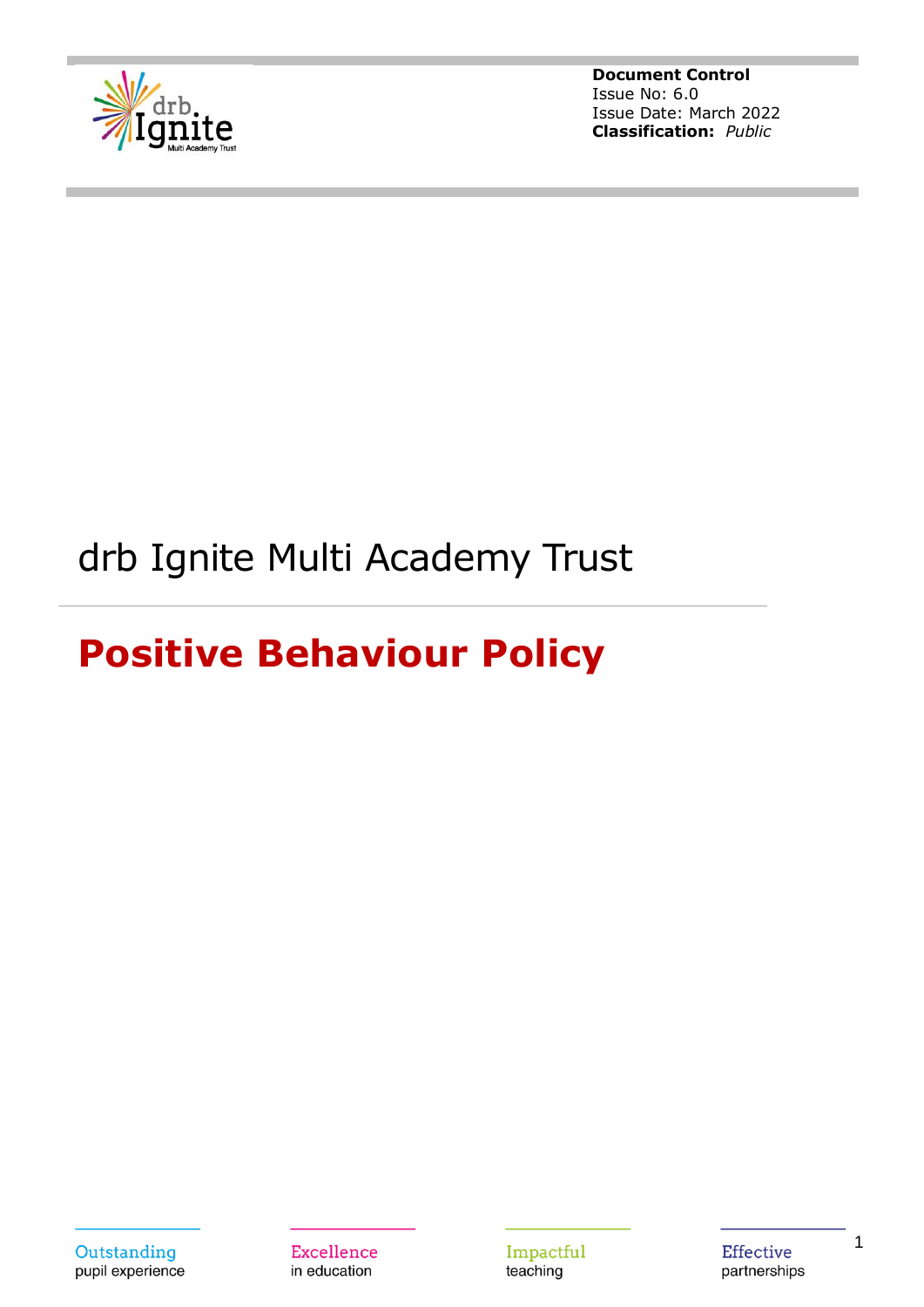

# **Trust vision**

*All pupils achieve the highest standard of educational outcomes regardless of circumstances or background.*

The Trust has been established through a shared belief that lives can be transformed by what goes on in schools. We believe that the process of teaching and learning shapes futures. To this end our vision is to provide every child with learning experiences that excite them and give them the power to begin to shape their own lives.

# **Introduction**

The Trust educates and supports pupils with a wide spectrum of need in a variety of contexts. Social, Emotional and Mental Health (SEMH) needs are central to our *Positive Behaviour Policy* and the relational approach used across our schools. This Policy outlines both the philosophy and practice that informs our positive behaviour and relational work. It aims to provide a clear oversight for all stakeholders of how we maintain safe and effective learning environments that manage, assess and meet individual needs. It also reflects the consistent approach taken across the all schools in the Trust and is strengthened in each school by contextualised and bespoke *Positive Behaviour Procedures*.

The Trust is committed to inclusive education and securing the greatest possible access to learning and achievement for all pupils. We recognise that for some pupils, variance of support and personalised interventions will be needed to meet specific SEMH, learning or needs which require a personalised approach.

Our relational approach recognises that the most important aspect in pupils feeling valued, safe and secure is their sense of connection and belonging. For most pupils, this can be achieved by consistent and nurturing acknowledgement and having the knowledge that all adults in school have them in mind, care about them as a person and are interesting in what they are doing. This relational aspect is at the heart of our behavioural expectations.

# **Our aim**

The main aim of the Trust and its schools is to work in partnership with parents/carers and external agencies to achieve positive outcomes for all pupils and to meet the specific needs of pupils with *Social, Emotional and Mental Health (SEMH)* difficulties whose behaviours in school, may sometimes be more difficult and challenging.

To achieve this aim, staff across the Trust work together to:

• offer a curriculum that enables all pupils to engage with and enjoy their learning, where every pupil can achieve positive outcomes and develop future aspirations

Excellence in education

Impactful teaching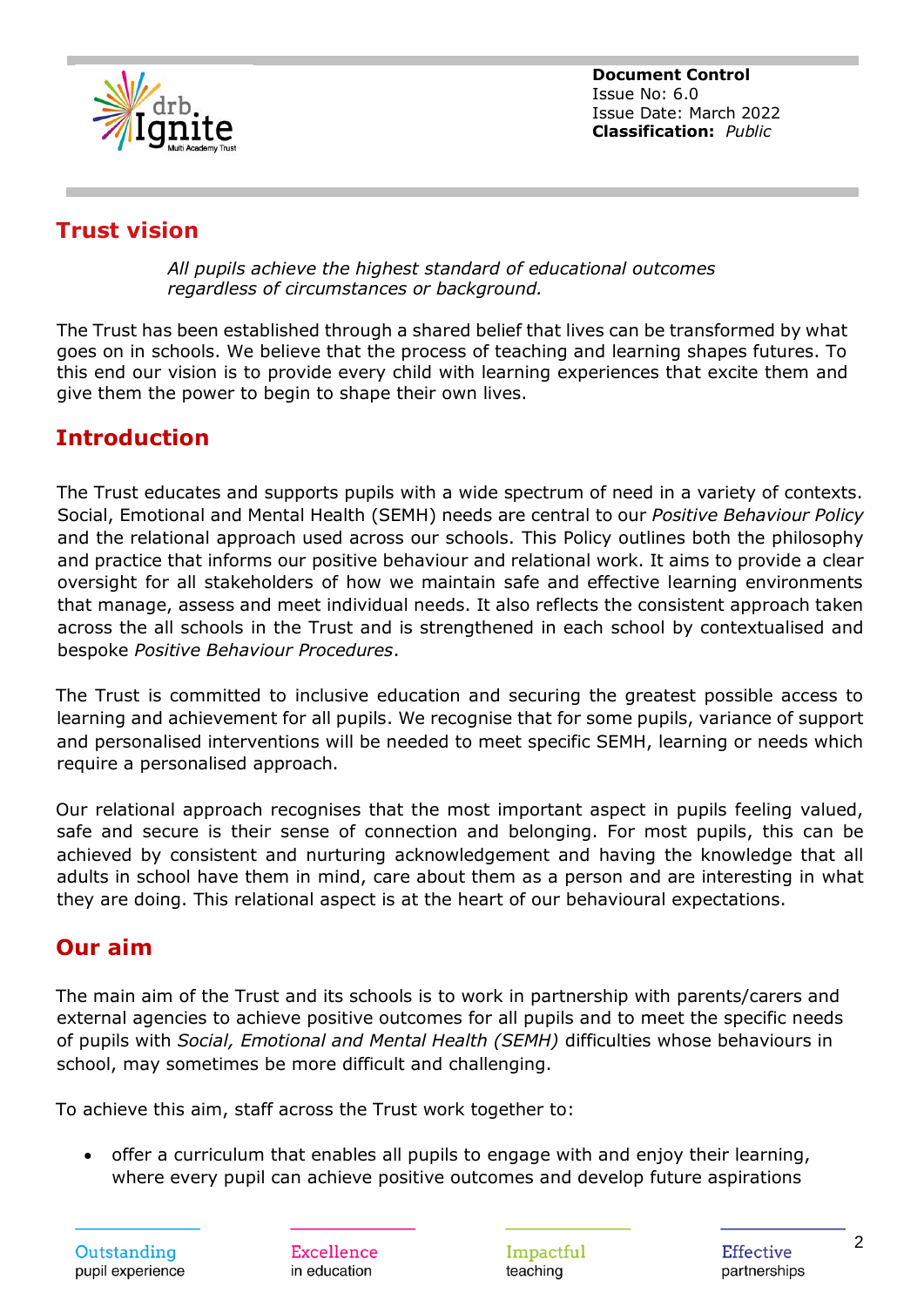

- prioritise the development and maintenance of healthy, reciprocal, trusting relationships at every level
- provide a nurturing environment and experience for all pupils including personal development opportunities and accessing opportunities that build cultural capital and preparation for transitions.
- assist pupils in gaining skills and knowledge to enable them to make good choices and positive contributions to the school community and wider society
- assess and respond to SEMH needs in addition to any other SEND that may act as a barrier to learning
- model and apply a graduated approach to assessing and reviewing pupil needs in order to enable parents, families and other agencies to provide an education that fully meets individual need
- provide a positive experience of education for those who have been permanently excluded or are at risk of being permanently excluded from school

# **A supportive curriculum**

Our curriculum is designed to support pupils through a broad and balanced offer. Pupils access core and non-core subjects in line with the *National Curriculum* alongside lessons and personalised interventions to support pupils' personal development and specific SEMH and learning needs. For example, cooking sessions, health and fitness sessions and community projects are planned to develop pupils' life skills and their ability to be responsible citizens within the school community and their local neighbourhoods

The curriculum, culture and behavioural expectations across our schools is met through a relational approach, that is underpinned by the core principles of relational practice:

- Learning is understood developmentally
- The classroom and school offer a safe, secure base
- The importance of nurture for the development of wellbeing is understood
- Language is a vital means of communication
- All behaviour is a communication
- The importance of managing transitions and changes in children's lives and routines

### **For note**

More detailed information about our curriculum can be found on the Trust and school websites

# **Legislation and statutory requirements**

This policy is based on advice from the Department for Education (DfE) on:

- Behaviour and discipline in schools
- Searching, screening and confiscation at school

Excellence in education

Impactful teaching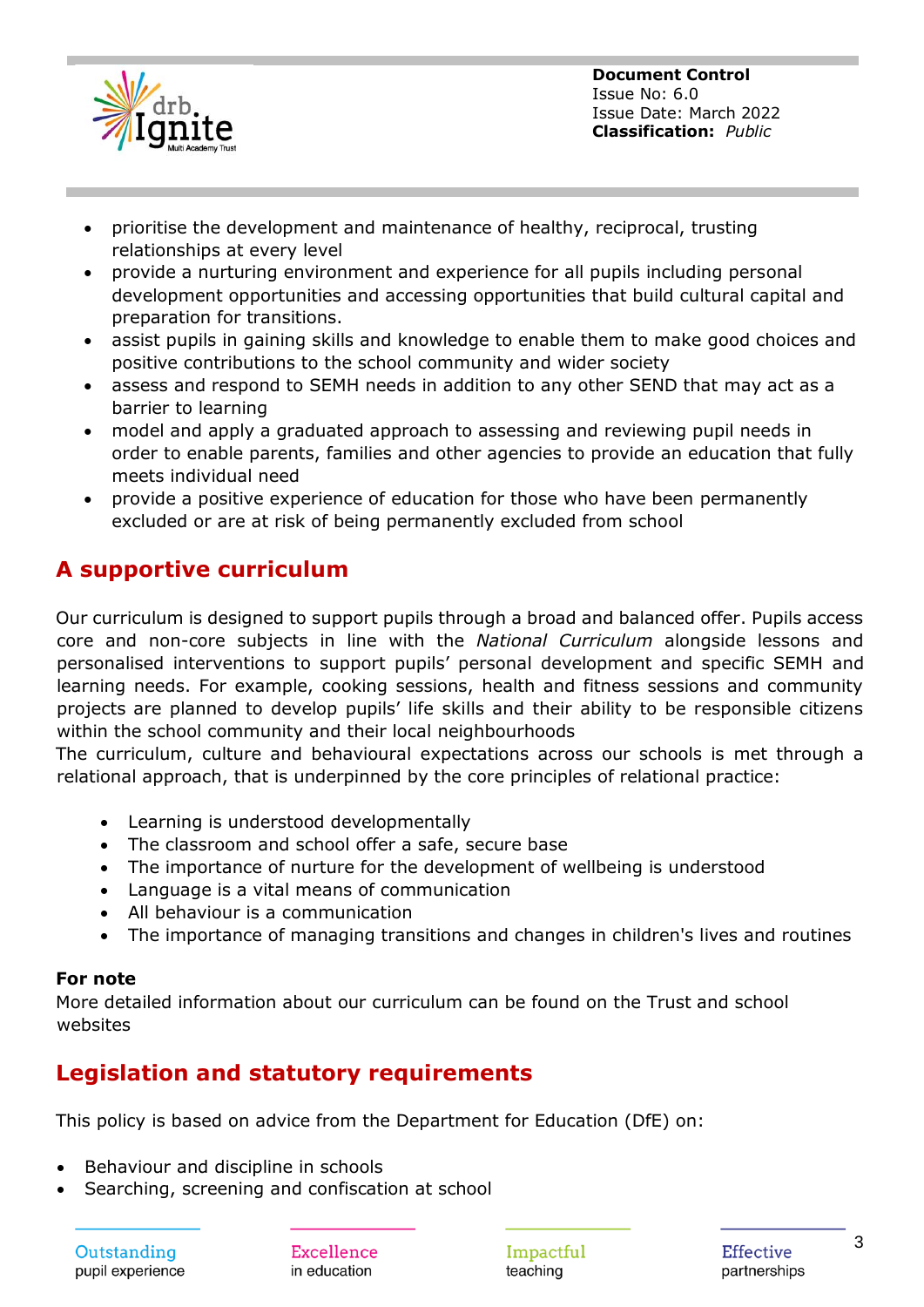

- The Equality Act 2010
- Use of Reasonable Force in Schools
- Supporting Pupils with Medical Conditions at School
- Exclusion
- Special Educational Needs and Disability Code of Practice
- Keeping Children Safe in Education 2021
- Working Together for Children
- Searching, Screening and Confiscation

## **Our expectations**

We believe that our expectations for positive behaviour give protection to children's rights and support our commitment to being a *UNICEF Rights Respecting* Trust. These expectations are also regularly discussed with pupils and staff.

Our expectations are clear, positively phrased, fair, reasonable and unambiguous. When staff are supporting pupils with undesirable behaviour, reference is made to which expectation is not being adhered to. School expectations have been created in consultation with staff and pupils and are contextualised to meet the needs of individual schools through *Positive Behaviour Procedures* and our *Pupil and Parent Expectations Charter*

Broadly learning expectations cover and are defined by such requirements as

- Arrive on time and be ready to learn
- Use positive language
- Be helpful to others
- Do what adults ask
- Allow other pupils to learn
- Show positive effort and attitude
- Do the best possible and try hard

Non-negotiables are defined as:

- Repeated breaches of school expectations
- Use of mobile devices on site
- Any form of bullying
- Sexual assault, which is any unwanted sexual behaviour that causes humiliation, pain, fear or intimidation
- Vandalism
- Theft
- Physical assault on another pupil or member of staff
- Smoking (including vaping)
- Racist, sexist, homophobic or discriminatory behaviour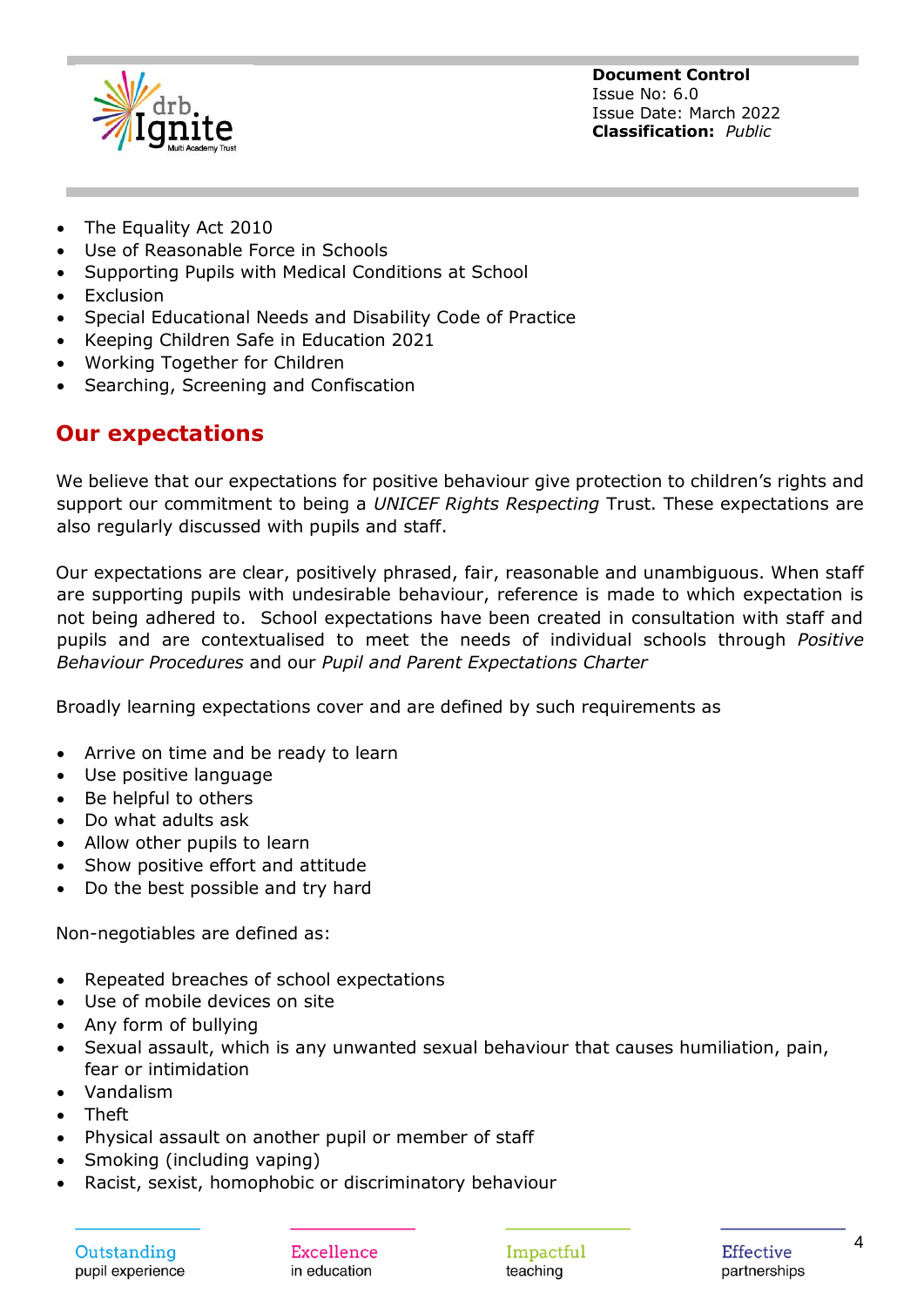

- Possession of any prohibited items. These are:
	- Knives or weapons
	- Alcohol
	- Illegal drugs
	- Stolen items
	- Tobacco, cigarettes and cigarette papers
	- **Fireworks**
	- Pornographic images
	- Any item a staff member reasonably suspects has been, or is likely to be, used to commit an offence, or to cause personal injury to, or damage to the property of, any person (including the pupil)

# **Peer on peer abuse**

It is important to recognise that abuse is not always perpetrated by adults; children can abuse other children and it can happen both inside and outside of school and online. This is referred to as *peer on peer abuse* and can include:

- Bullying, including cyberbullying, prejudice-based and discriminatory bullying
- Verbal abuse in relationships between peers which leads to emotional upset, anxiety and fear
- Physical abuse such as hitting, kicking, shaking, biting, hair pulling, or otherwise causing physical harm; this may include an online element which facilitates, threatens and/or encourages physical abuse
- Sexual violence, such as assault by penetration and sexual assault; this may include an online element which facilitates, threatens and/or encourages sexual violence
- Sexual harassment, such as sexual comments, remarks, jokes, and online sexual harassment, which may be standalone or part of a broader pattern of abuse
- Causing someone to engage in sexual activity without consent
- Consensual and non-consensual sharing of nude and semi-nude images and or videos (also known as sexting or youth produced sexual imagery)
- *Upskirting* which involves taking a picture under someone's clothing without them knowing; this is usually with the intention of viewing their genitals or buttocks for sexual gratification, or cause the victim humiliation, distress, or alarm. *Upskirting* is a criminal offence and anyone, of any gender, can be a victim
- Initiation/hazing type violence and rituals.

#### **For note:**

Further details of our approach to preventing and addressing bullying are set out in the Trusts' *Anti -Bullying Policy* and *Child Protection and Safeguarding Policy and Procedures*.

Excellence in education

Impactful teaching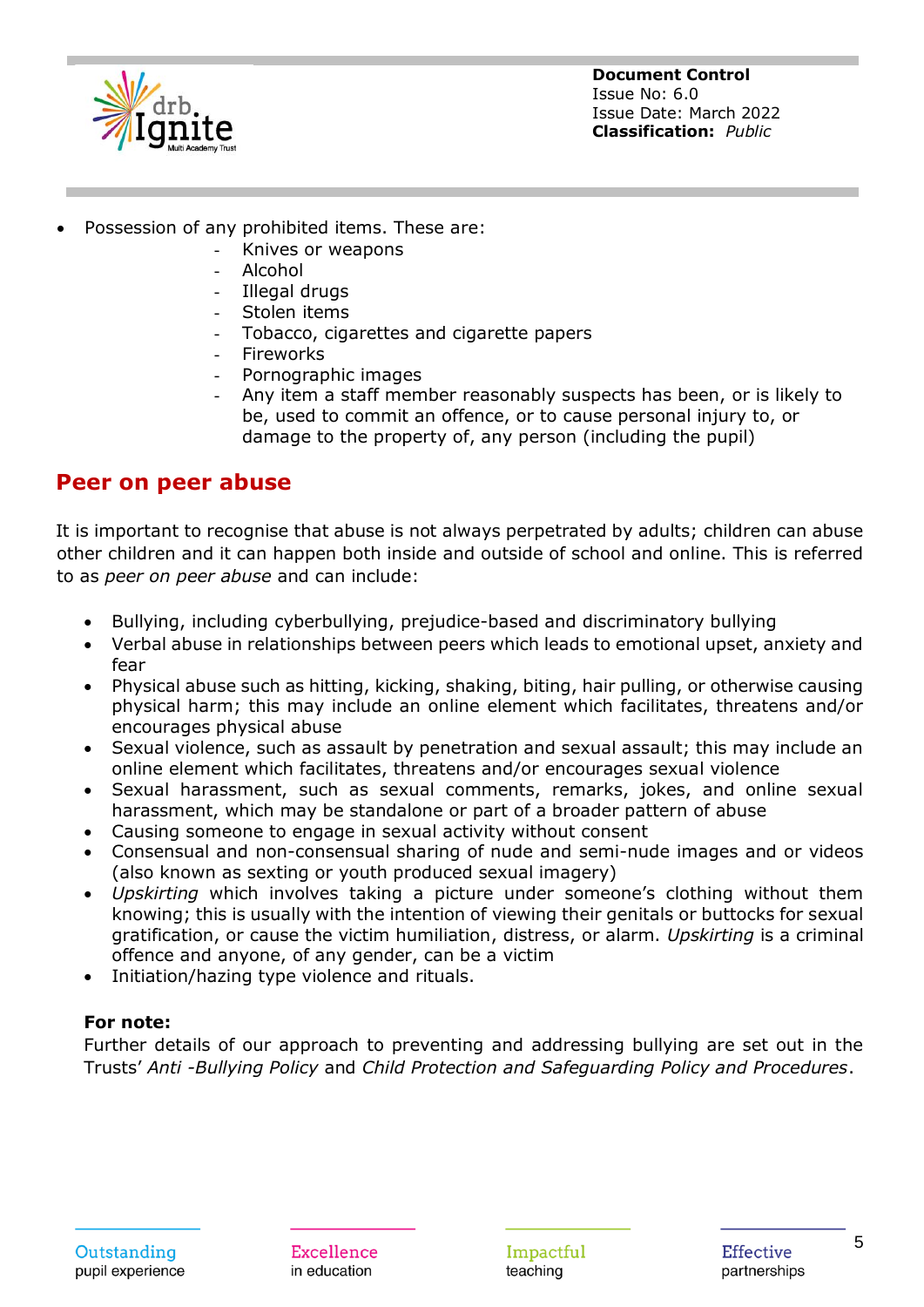

# **Roles and responsibilities**

#### **Trustees**

The Trust Board and CEO monitor and review this Policy with headteachers and alongside each schools' *Positive Behaviour Procedures*. This responsibility is delegated to the *Trust Improvement Board* who report directly to the Trust Board and hold headteachers to account for its implementation and effectiveness.

The *Trust Improvement Board* is responsible for reviewing and approving each schools' Positive Behaviour Procedures every year and final sign off is by the Trust Chair.

#### **Headteachers**

Headteachers are responsible for reviewing this Policy annually alongside the Trust Board, and also conducting a full review of their own contextualised *Positive Behaviour Procedures*. Headteachers are responsible for ensuring that the school environment is safe, encourages positive behaviour and that staff deal effectively with poor behaviour. They monitor how staff implement this Policy to ensure rewards and sanctions are applied consistently and fairly and parents are encouraged to work in partnership with school when concerns arise.

#### **Staff**

Staff are key to building and maintaining strong and caring relationships that underpin good behaviour and high expectations. Staff are responsible for:

- Implementing this Policy consistently
- Using the associated *Positive Behaviour Procedures* effectively
- Modelling positive behaviour and building positive relationships
- Providing a personalised approach to the specific needs of pupils
- Monitoring and recording incidents appropriately
- Raising any concerns promptly
- Respecting and working alongside parents/carers

Senior Leadership Teams are responsible for supporting staff in responding to challenging behaviours and modelling positive relationships.

#### **Parents/carers**

We value working in partnership with parents as soon as any behavioural concerns are identified. Parents/carers are responsible for:

- Informing school of any changes in circumstances that may affect their child's emotional state and/or behaviour
- Discussing any concerns with a key member of staff promptly and attending review/reintegration meetings as required
- Working in genuine partnership with school staff to find solutions that work for the child and are in their best interests

Excellence in education

Impactful teaching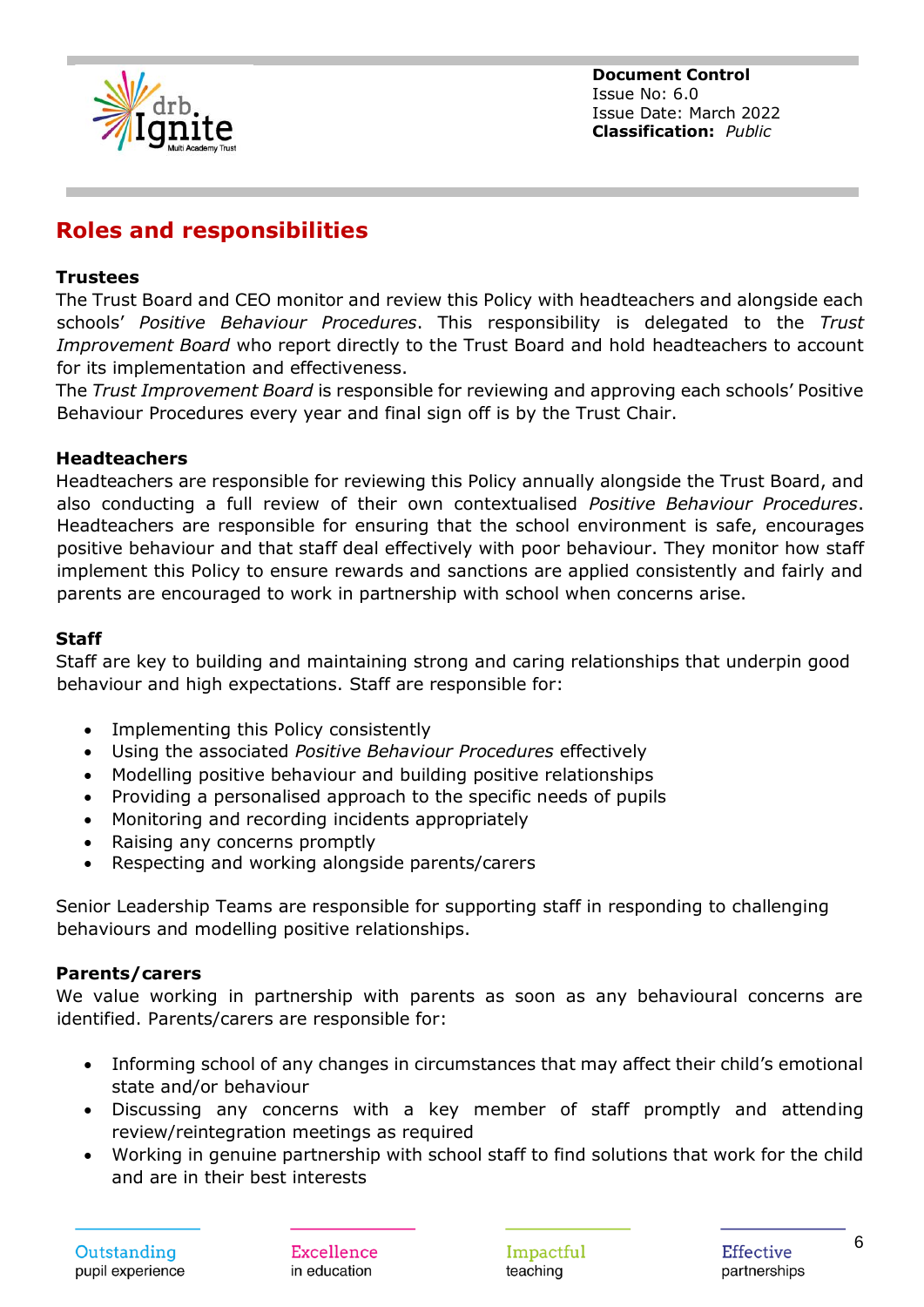

#### **Pupil conduct**

The Trust expects good learning behaviours for all pupils at all times and has worked alongside pupils to produce a *Pupil and Parent Guarantee and Expectations Charter*. This sets out what is expected and is used in all schools to ensure these expectations are met consistently and environments are conducive to good learning for all pupils.

## **Uniform expectations**

The Trust believes that the wearing of school uniform can support a sense of belonging and connection which underpins strong relationships and positive behaviours. The Trust is also conscious of the expense of school uniform and keeps its *Uniform Policy* under regular review. All Trust schools have affordable and practical uniform that all pupils must wear. This has been agreed by working with parents and families to ensure it is smart, affordable and accessible to everyone whatever their home circumstance.

Parents/carers are responsible for ensuring their child attends each day wearing the following:

- School trousers/shorts/skirt/pinafore
- Plain polo shirt or school shirt
- Sweatshirt/jumper/cardigan in school colour
- Suitable shoes/trainers/boots
- Jewellery is limited to ear studs. Neck chains and bracelets are not allowed.
- No wearing of caps, hats, balaclavas or hoods inside school.

## **Rewards, consequence and sanctions**

Each Trust school sets out its rewards, consequences and sanctions through its contextualised *Positive Behaviour Procedures*.

The Trust defines a reward as positive feedback given to pupils. A reward can reinforce, encourage and motivate pupils and help to strengthen trusting and respectful relationships. Trust staff will always encourage pupils and hold high aspirations for everyone. Encouragement includes any action that conveys to the pupil that adults respect, trust, and believe in their value as a person and the contribution they make.

Positive feedback may include:

- Verbal and/or written recognition and praise
- Phone calls home to parents/carers
- Visit to the headteacher or another senior leader
- Mention to whole class or in assembly
- Special responsibilities/privileges
- Special incentives
- Post cards and notes sent home

Outstanding pupil experience

Excellence in education

Impactful teaching

Effective partnerships 7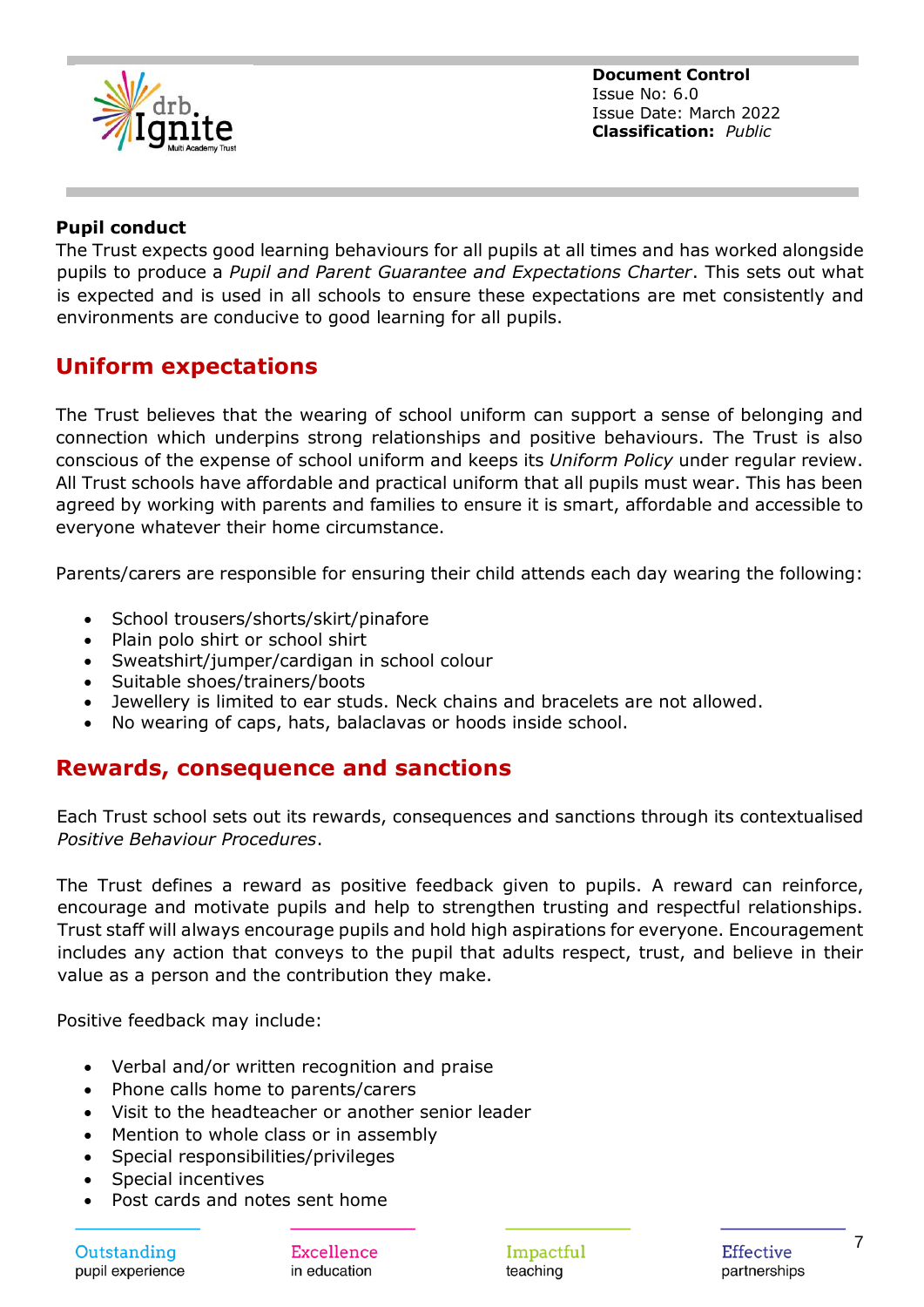

Schools use a variety of pro-active intervention strategies when managing behaviours that are unacceptable or harmful. These are called consequences and sanctions. Each school sets out their consequences and sanctions in their *Positive Behaviour Procedures*.

These may include:

- Verbal reminders
- Brain breaks
- Change of environment
- Use of time in sensory room or a mutually agreed safe space
- Support from senior members of staff
- Phone calls home to parents
- Use of language scripts
- Agreeing a behaviour contract
- Review of a pupil's SEMH assessment, including strategies and interventions
- Restorative approaches
- Modelling of appropriate behaviours by staff including through the RSE/PHSE curriculum and reflection opportunities
- Expectations that work will be completed at a later time

Schools may use one to one interventions, offsite interventions or exclusion (in exceptional circumstances) in response to serious or persistent breaches of this Policy. In the event of a serious breach a school may also be required to contact the police or local authority social care services.

## **Off-site behaviour**

Rewards and sanctions will continue to be applied when representing the school offsite, such as on a school trip, at swimming and on the way to or from school. Any incident will be investigated with all parties involved, with the relevant sanction applied.

## **Malicious allegations**

Where a pupil makes an accusation against a member of staff and that accusation is shown to have been malicious, the headteacher will meet with staff, parents and pupils involved to consider appropriate sanctions. This will be considered in conjunction with the Trust's *Safeguarding* and *Allegations of Abuse against Staff* policies. The headteacher will also consider the wellbeing needs of staff accused of misconduct. Where possible, restorative approaches will be always be explored to repair and sustain relationships.

Excellence in education

Impactful teaching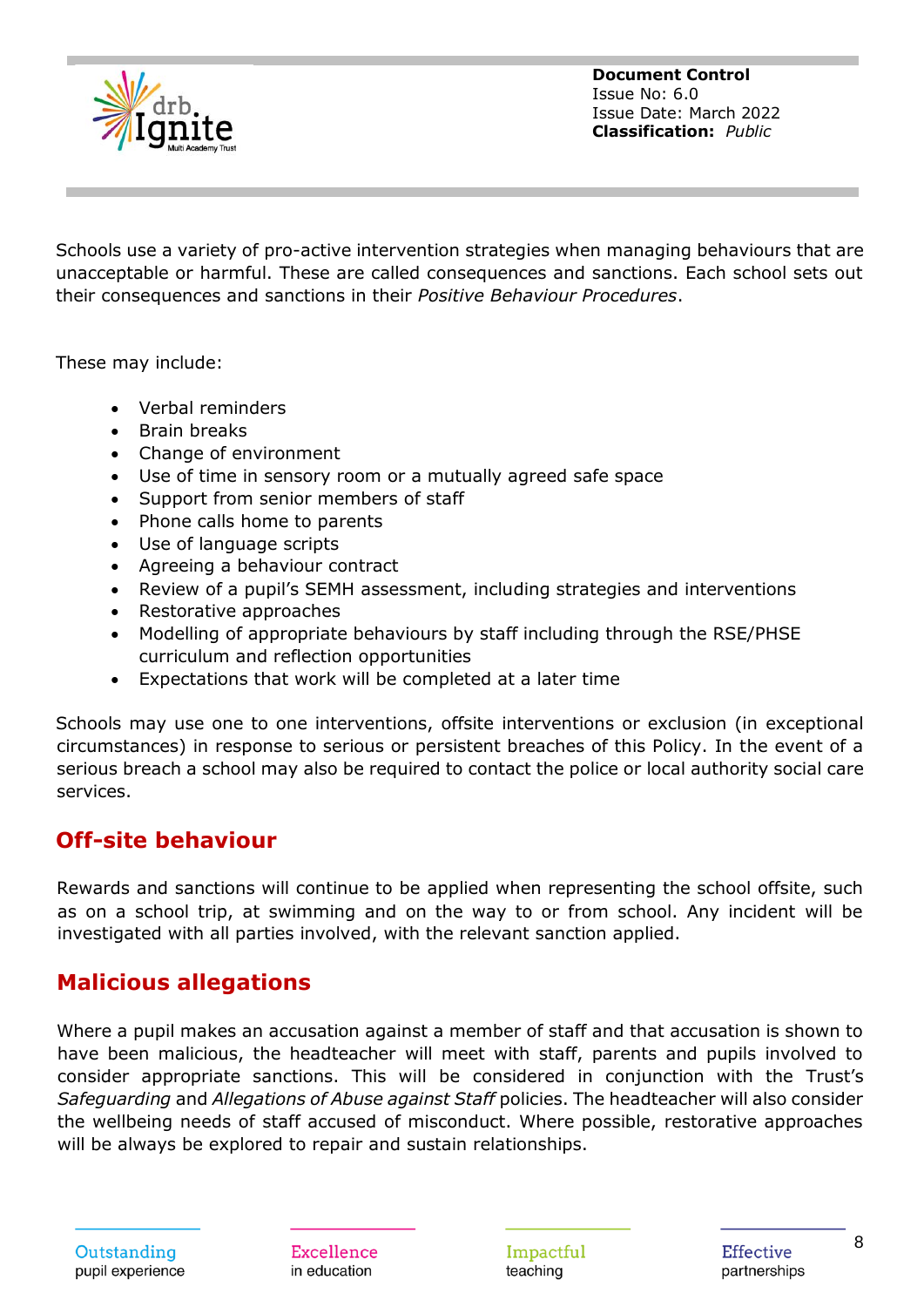

## **Classroom management**

Teaching and support staff are responsible for modelling and setting the ethos and context for positive behaviour within classrooms and shared spaces. They will:

- create and maintain a stimulating environment that encourages pupils to be engaged
- display pupil learning expectations in classrooms and make sure each pupil understands school expectations and the *Pupil Guarantee and Expectations Charter*
- develop positive relationships with pupils. For example:
	- listening and responding to needs and concerns
	- greeting pupils appropriately at the start of the day
	- establishing and maintaining consistent routines
	- communicating expectations of behaviour in ways other than verbally
	- highlighting and promoting good behaviour
	- concluding the day positively and starting the next day afresh
	- using effective strategies for dealing with low-level disruption
	- using positive reinforcement/ set language scripts
	- differentiating work to enable and scaffold learning
	- undertaking ongoing professional development

#### **For note**

Through line management, learning walk outcomes, appraisal and annual CPD audits, staff are encouraged to access and request support to improve and develop their professional knowledge and expertise.

## **Positive handling**

In some extreme circumstances, staff may use *positive handling* to prevent pupils from putting themselves or others at risk of harm or danger. Incidents of *positive handling*:

- may be required to avert an immediate and dangerous situation
- will only be used as a last resort when all other de-escalation strategies have been exhausted
- will be applied using the minimum amount of force and for the minimum amount of time possible
- will be used in a way that maintains the safety and dignity of all concerned
- will never be used as a form of punishment
- will be investigated, recorded and reported to parents/carers in line with agreed school procedures

# **Confiscation of prohibited items**

Any prohibited items (as set out in page 4 above) found in a pupils' possession will be confiscated immediately. These items will not be returned to pupils. Schools may also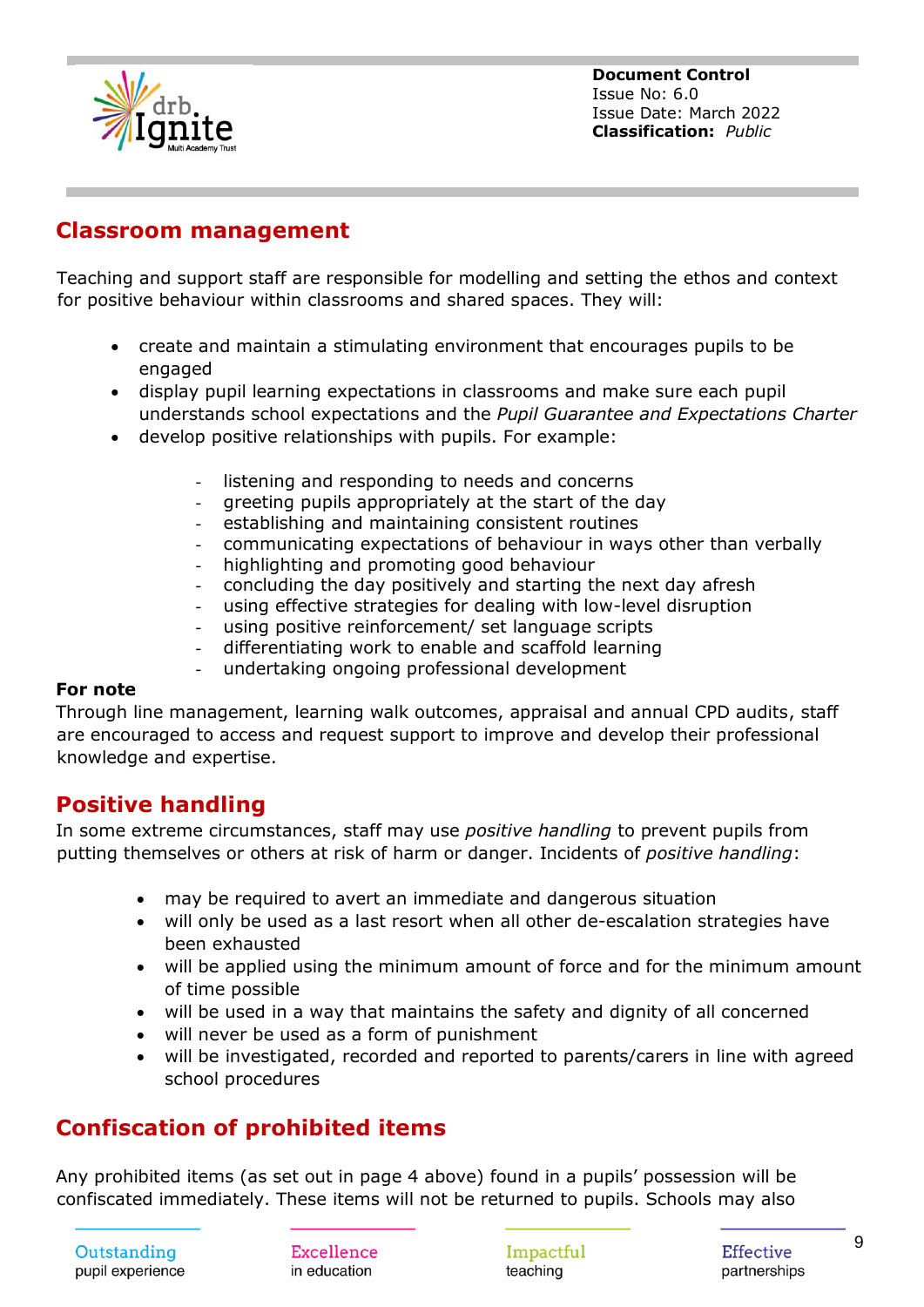

confiscate any item which could potentially be harmful or detrimental to pupils or staff. These items may be returned to pupils at the end of the school day and following discussion with senior leaders and parents, as appropriate. If required, searching and screening pupils would only be conducted in full compliance with the DfE's guidance on searching, screening and confiscation.

[https://assets.publishing.service.gov.uk/government/uploads/system/uploads/attachment\\_d](https://assets.publishing.service.gov.uk/government/uploads/system/uploads/attachment_data/file/674416/Searching_screening_and_confiscation.pdf) [ata/file/674416/Searching\\_screening\\_and\\_confiscation.pdf](https://assets.publishing.service.gov.uk/government/uploads/system/uploads/attachment_data/file/674416/Searching_screening_and_confiscation.pdf)

# **Pupil support, equity and equality**

The Trust and its schools recognise their legal duty under the *Equality Act 2010* to prevent pupils with a *protected characteristic* from being at a disadvantage. Consequently, our approach to challenging behaviour is differentiated to cater to the specific needs of the pupil. We achieve this through the use of a range of assessments, specific interventions and strategies. These interventions include but are not limited to such approaches as:

- UNICEF Rights Respecting School activities
- Social stories
- Draw and talk
- Therapeutic story writing e.g. helicopter stories in EYFS
- Circle of friends
- Nurture practices
- Restorative practices

Pupils may also require additional support from external agencies offering health, wellbeing and therapeutic services. Special Educational Needs Co-ordinators work alongside staff in schools to initiate external assessments where needed for pupils exhibiting high levels of challenging behaviour. Where necessary, support and advice are also sought from specialist teachers, educational psychologists, medical practitioners and/or others. When acute needs are identified, schools will liaise with external agencies and plan support programmes in line with the Trust's *SEND Policy* and practices. For pupils who are at risk of, or engaged in, criminal and risky behaviours, referrals will be discussed with the pupil and parents for Early Help and/or other specialised services specific to the pupil's needs.

# **Restorative approaches**

The Trust and its schools are committed to working in restorative ways with pupils, families and staff. Restorative approaches are a way of working with people to manage, correct and restore positive and healthy relationships for the benefit of everyone.

The aim of restorative approaches is to:

• understand the reasons for a person's behaviour

Outstanding pupil experience Excellence in education

Impactful teaching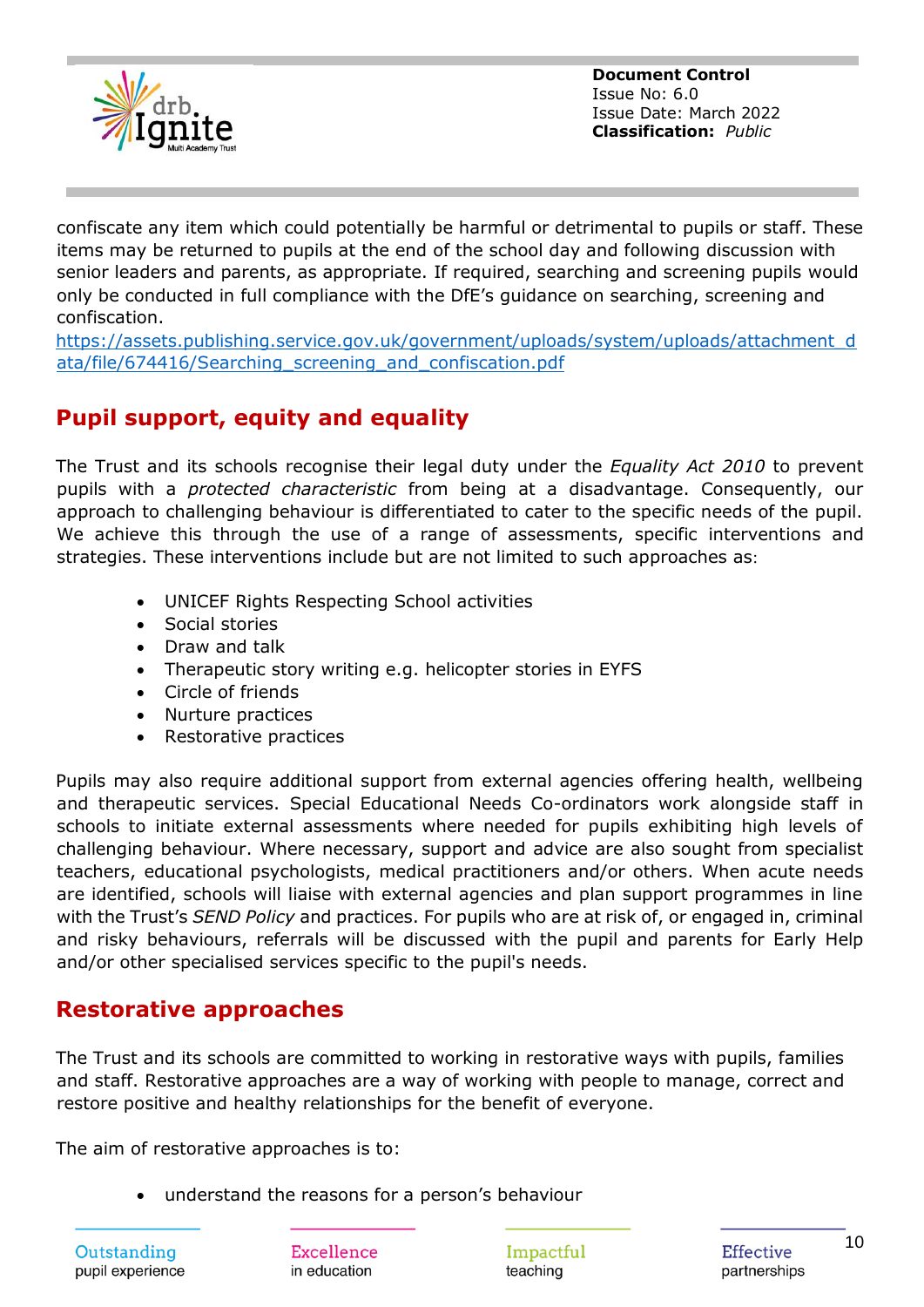

- respect and listen to everyone's views and allow them to have their views listened to respectfully
- help individuals and groups to understand the impact of their behaviour on others
- restore relationships where they may have broken down
- acknowledge and accept that the next lesson or school day can represent a fresh start
- identify ways to prevent similar things happening again in the future.

When used with pupils this may involve:

- allowing time to reflect on incidents and how difficult situations could have been avoided
- planning what could be said, so that thoughts and concerns can be put across calmly and articulately
- ensuring those involved are in a calm state and are receptive to hearing what others have to say
- ensuring enough time has been set aside for discussions and meetings to avoid feelings of being rushed
- planning ahead to avoid unnecessary confusion or upset e.g. communications about meetings and invitees.

# **Absconding from school**

To abscond is to leave the school site without permission. If a pupil leaves a school site without permission, the Trust's safeguarding procedures should be adhered to immediately and parents/carers contacted. Any incidents of absconding must be recorded on *CPOMS* as soon as possible after the incident. The police will be informed where there are any immediate and additional risks.

# **Points of transition**

Pupil transitions into formal schooling, in both nursery and reception classes, are carefully managed with parents involved at every stage. All staff understand the importance of effective transitions and they will provide personalised interventions to support transition at both the start of a child's learning journey and when they transition to secondary school. Reasonable adjustments will always be made for pupils experiencing difficulties with points of transition. Some of these difficulties may present within the course of the school day as pupils transition from one space or activity to another. Such difficulties will be handled sensitively with strategies that work well used to support both pupils and staff.

Excellence in education

Impactful teaching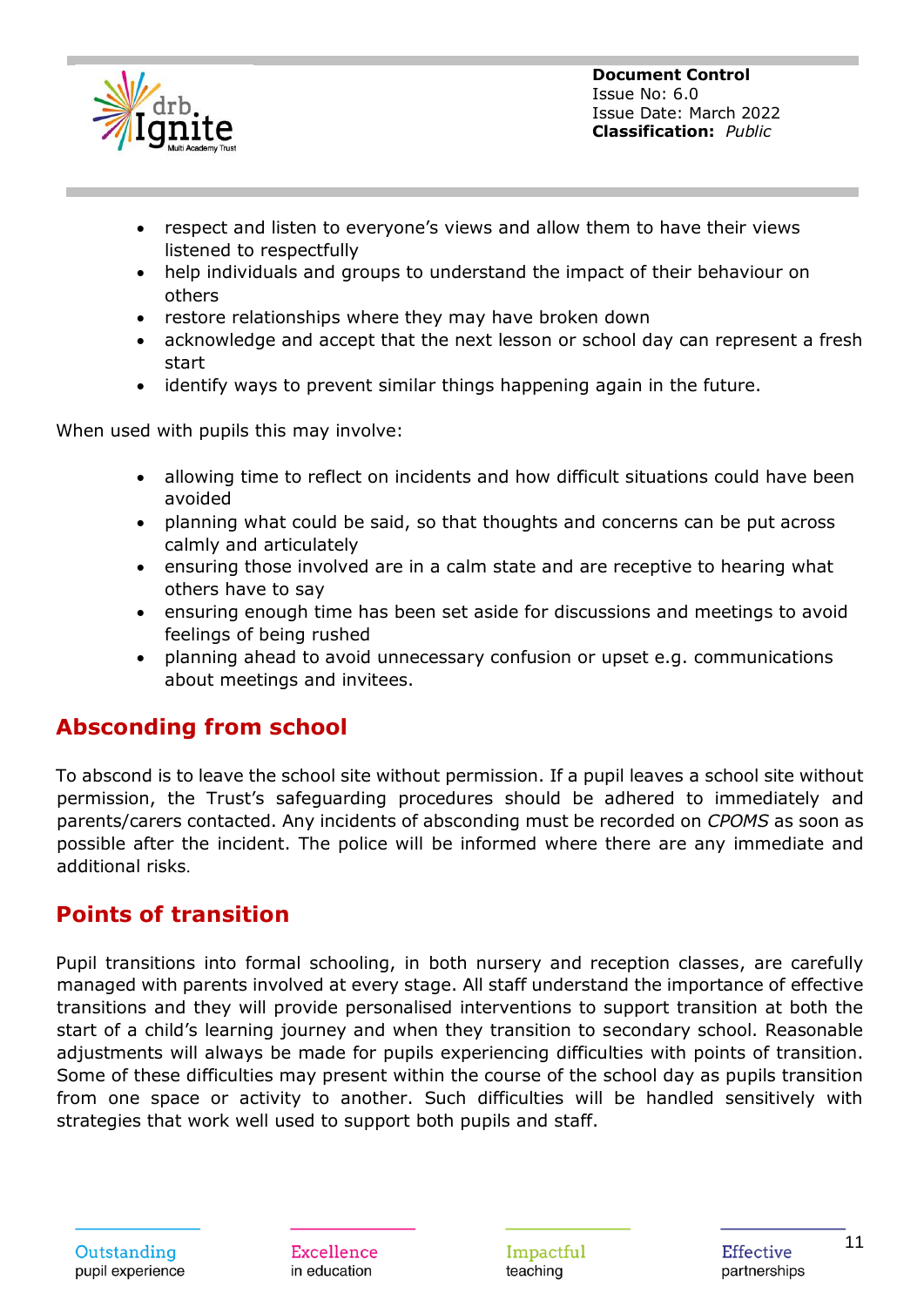

# **Professional development of staff and trustees**

Development of the professional competencies required to effectively support and promote positive behaviours and relational practice is a core theme of the Trust's *Igniting Your Potential Professional Development Programme*. Staff and trustees are provided with professional development at a range of levels from early career teacher to senior leader. Behaviour management training is also a standing item on all *Trust Improvement Board* agendas and seen as a critical strand of Trust/school improvement work.

## **Monitoring and review**

This *Positive Behaviour Policy* will be reviewed by the Trust Board and headteachers on an annual basis. Individual school *Positive Behaviour Procedures* will also be reviewed annually.

| <b>Monitoring and review</b>   | CEO, trustees and headteachers                 |
|--------------------------------|------------------------------------------------|
| <b>Links</b>                   | <b>Behaviour Policy</b>                        |
|                                | Child Protection and Safeguarding Policies and |
|                                | Procedures                                     |
|                                | Pupil and Parent Guarantees and Expectations   |
|                                | Charter                                        |
| <b>Staff responsible</b>       | CEO                                            |
|                                | Executive Director of School Improvement       |
|                                | <b>Headteachers</b>                            |
|                                | <b>Teachers</b>                                |
| <b>Committees responsible</b>  | <b>Trust Improvement Board</b>                 |
| <b>Next review</b>             | <b>March 2023</b>                              |
| <b>Sign off by Trust Chair</b> | Date: 7 <sup>th</sup> March, 2022              |

#### **For note:**

Should there be any changes/further national guidance issued relevant to this Policy, it will be updated accordingly prior to the review date shown above and referred to the next Trust Board meeting.

# **Change Management**

| <b>Issue no</b> | <b>Date</b> | <b>Change description</b> |
|-----------------|-------------|---------------------------|
| 1.0             | Nov 2017    | Initial release           |
| 2.0             | Nov 2018    | Review                    |
| 3.0             | Nov 2019    | Review                    |
| 4.0             | Nov 2020    | Review                    |

Excellence in education

Impactful teaching